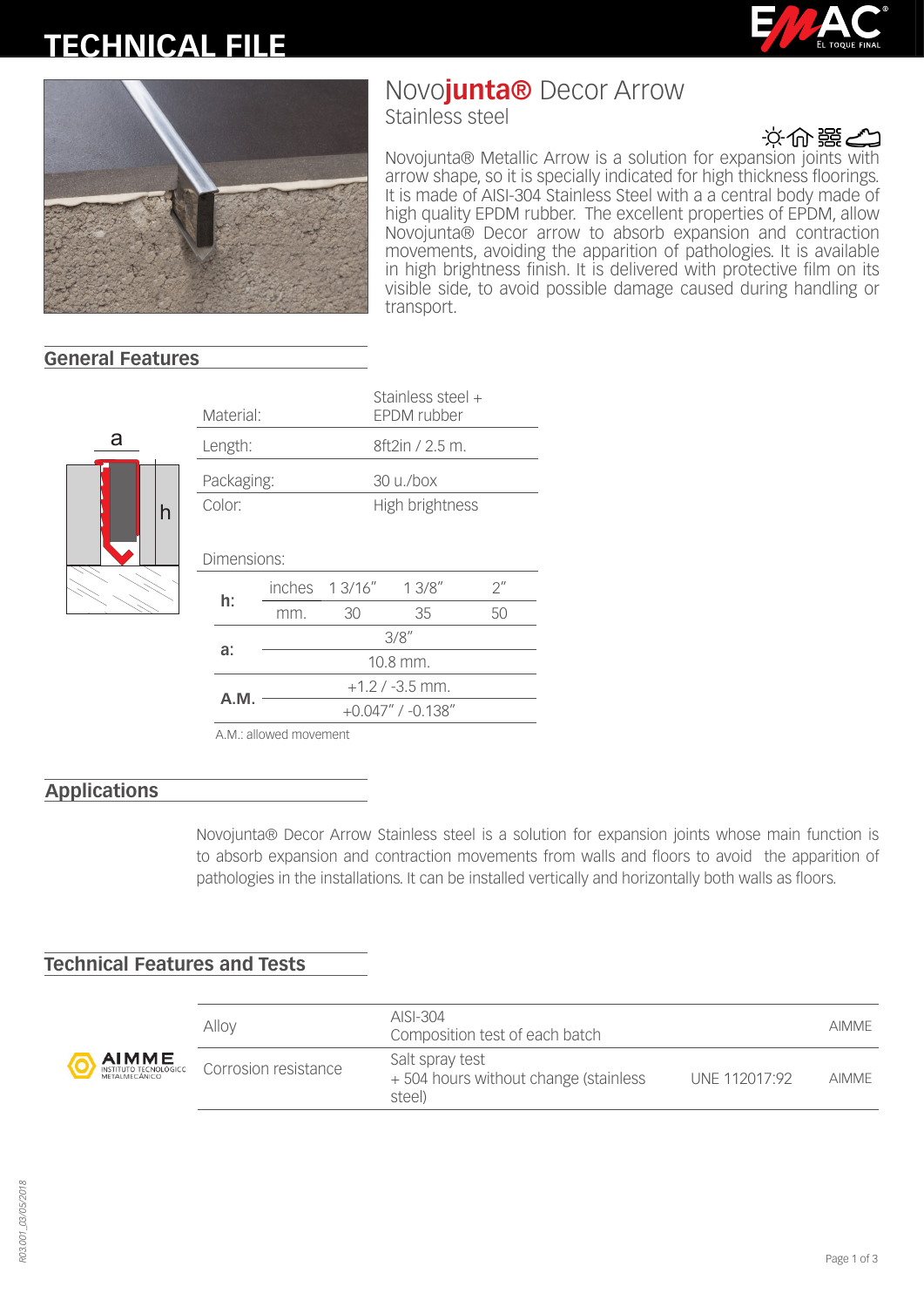## **TECHNICAL FILE**

Novo**junta® Decor Arrow** St. steel



### **Materials**

**MOX** Stainless steel Novojunta® Decor Arrow Stainless Steel is a profile made of AISI-304 Stainless steel. All material batches are tested with the chemical composition test to determine that they fulfill with the specification of the alloy. Stainless steel used in the Emac® products has been also tested with salt spray test, exceeding 500 hours of exposition without signs of corrosion.

> Stainless steel is a highly durable and resistent material, with an excellent superficial appearance that does not degrade along the time. The finish available is high brightness. All the finishes are slightly porous and smooth, making easier the hygiene of the installation.

EPDM The central body of Novojunta® Decor Arrow is made of high quality EPDM rubber. EPDM is an elastomer polymer with excellent mechanical properties. It has good resistance to abrasion, wear and impact, is a good insulator, and resists weathering, common chemicals and has a wide working temperature range.

> Its excellent compression set is the most important to absorb the deformations and geometric variations of constructive elements.

### **Tips of installation**

Emac®, in his awareness for the correct execution of the ceramic systems, took part in the committee for the elaboration of the UNE 138002: 2017 standard "General rules for the execution of ceramic tile systems by adhesion". In that UNE standard the recommendations of installation for expansion joints were defined as follow:

| <b>Installation</b>        | <b>Separation distance / Area</b>                                                            | Joint width<br>(mm)    |  |  |  |
|----------------------------|----------------------------------------------------------------------------------------------|------------------------|--|--|--|
| Linear expansion joints    |                                                                                              |                        |  |  |  |
| Outdoor walls              | Fach $3 - 4$ ml max.<br>Regular areas max. 16 m <sup>2</sup>                                 | $>= 8$ mm              |  |  |  |
| Outdoor floors             | Each 2,5 - 5 ml max.<br>Regular areas max. 16 m <sup>2</sup>                                 |                        |  |  |  |
| Indoor floors              | Respect open contraction joints<br>Each 8 ml maximum<br>Regular areas max. 40 m <sup>2</sup> |                        |  |  |  |
| Singular points            | Door treshold<br>Floor changes                                                               |                        |  |  |  |
| Perimeter expansion joints |                                                                                              |                        |  |  |  |
| Indoor walls               | Perimeter joints<br>Wall / Ceiling<br>Wall / Wall                                            | $>= 5$ mm<br>$>= 8$ mm |  |  |  |
| Outdoor walls              | Indoor / outdoor edges                                                                       |                        |  |  |  |
| Indoor floors              | Perimeter joints and encounters with elements                                                | $>=8$ mm               |  |  |  |
| Outdoor floors             | Perimeter joints and encounters with elements                                                |                        |  |  |  |
| Singular points            | Encounter joints with joinery                                                                | $>= 5$ mm              |  |  |  |

These recommendations are the minimum dimensions to take into account. The particularities of each project could make necessary to place the joints at less distance. The expansion joints should be planned since the project phase. The correct design and dimensionement of the expansion joints, together with an adequate choice of materials and a correct installation execution, will help to prevent from the apparition of pathologies.